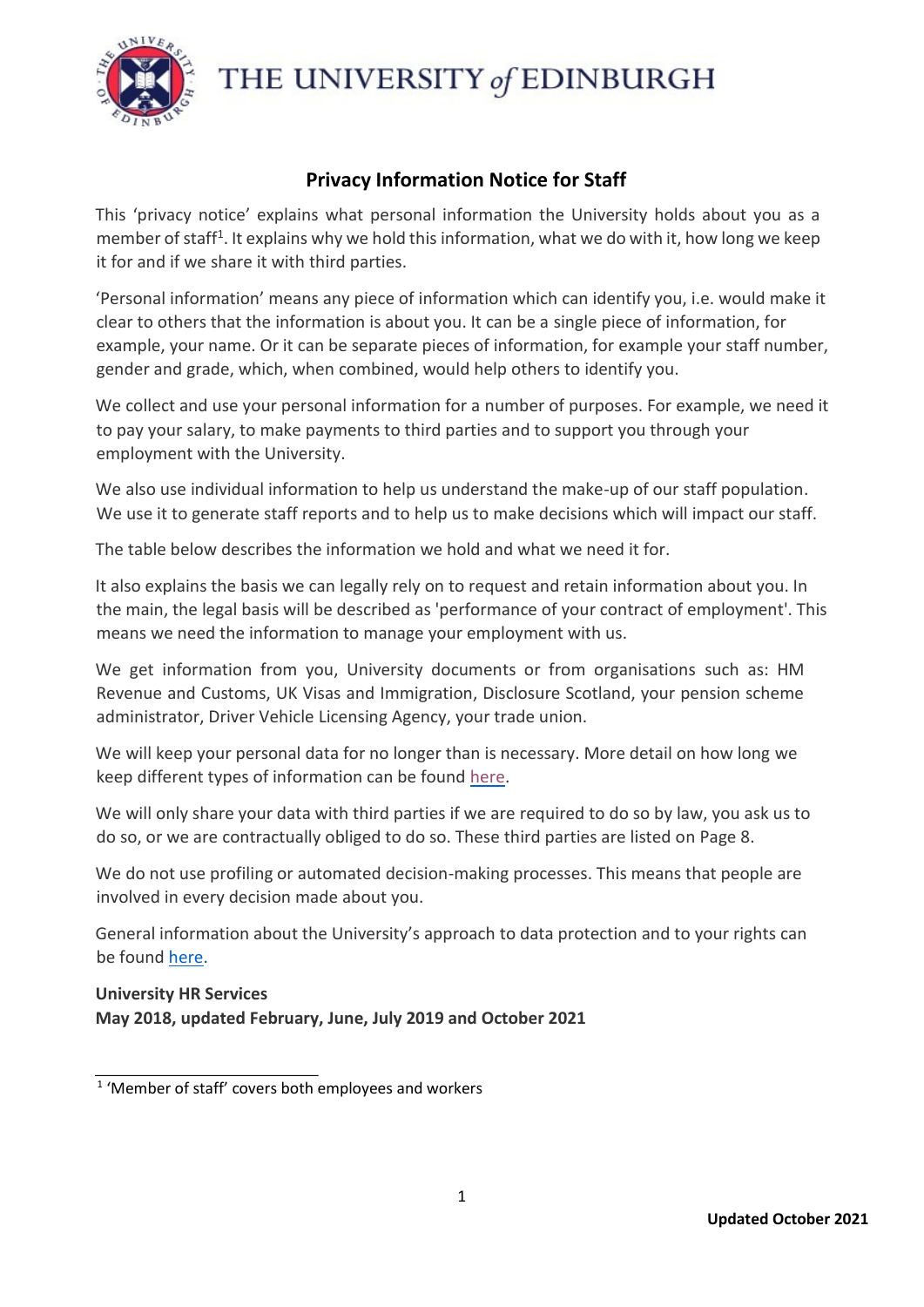| The information the University holds                                                                             | What the University needs it for                                                                                                    | Why the University processes it i.e. the legal basis |
|------------------------------------------------------------------------------------------------------------------|-------------------------------------------------------------------------------------------------------------------------------------|------------------------------------------------------|
| Your name, address, personal e-mail address,<br>telephone number(s)                                              | To send University related information to you                                                                                       | For the performance of your contract of employment   |
|                                                                                                                  | To enable the University to enter into and<br>administer your contract of employment and<br>for the purposes of business continuity |                                                      |
| Your work contact details, i.e. name, job title, work<br>email, work address, work telephone number              | To enable people to contact you in your work<br>capacity                                                                            | For the performance of your contract of employment   |
| Documentation confirming your right to work in<br>the UK                                                         | To check you are legally entitled to work in<br>the UK                                                                              | For the performance of your contract of employment   |
| A copy of your offer letter, your contract of<br>employment and any contract amendments                          | To administer your contract of employment                                                                                           | For the performance of your contract of employment   |
| References (received from a third party)                                                                         | To support the University in making<br>appointment or promotion decisions about<br>you                                              | For the performance of your contract of employment   |
| References (provided to a third party such as<br>potential employer, voluntary organisation, etc.)               | To maintain a record of the correspondence<br>issued                                                                                | You gave consent                                     |
| Information confirming you have read and<br>understood our policies and procedures, such as<br>health and safety | To confirm you have read and understood our<br>policies and procedures                                                              | For the performance of your contract of employment   |
| Your start dates (your original start date and for<br>any subsequent posts with the University)                  | To administer your contract of employment                                                                                           | For the performance of your contract of employment   |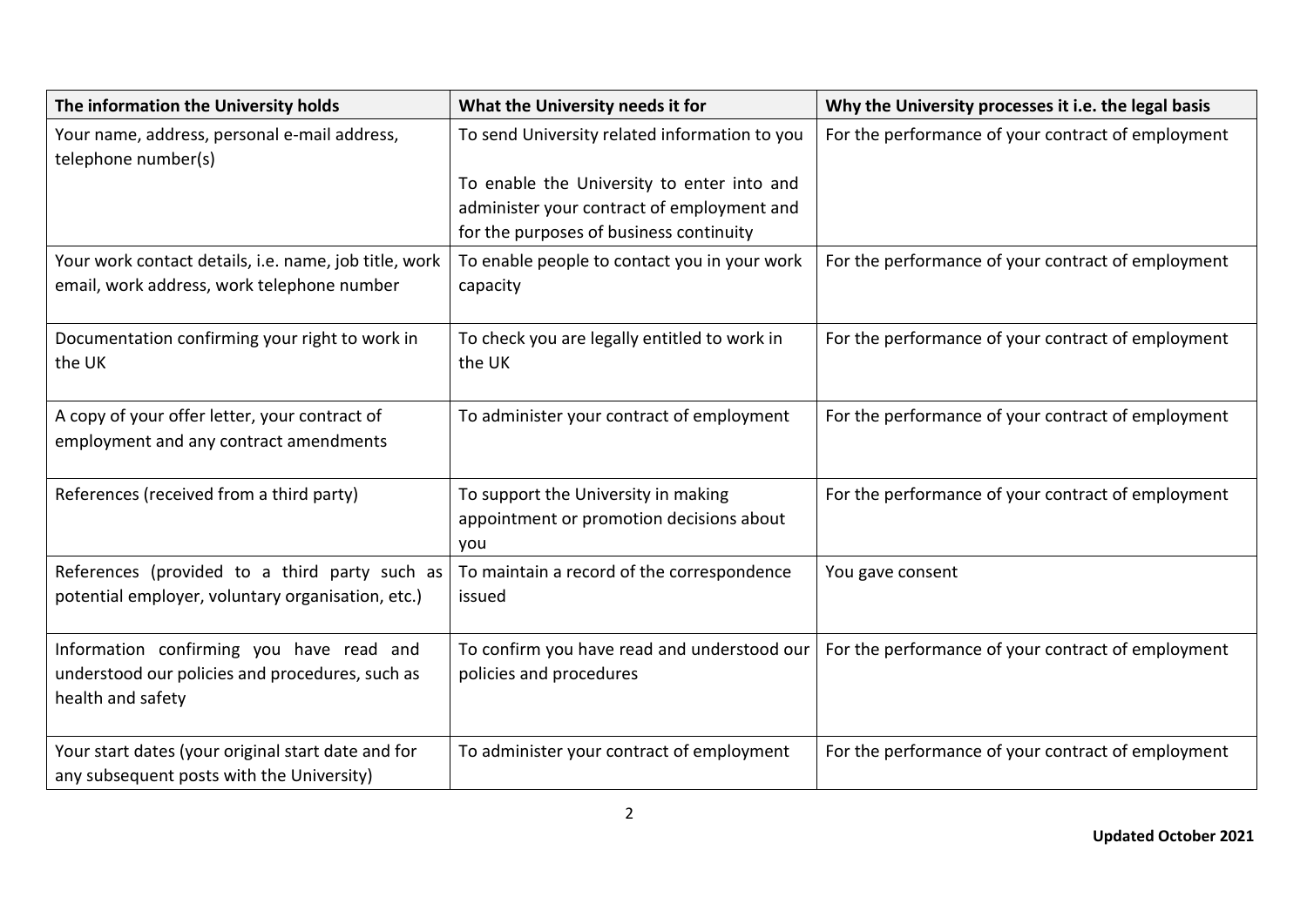| The information the University holds                                                                                                                                                     | What the University needs it for                                                                                                                                                                                                                                                                 | Why the University processes it i.e. the legal basis |
|------------------------------------------------------------------------------------------------------------------------------------------------------------------------------------------|--------------------------------------------------------------------------------------------------------------------------------------------------------------------------------------------------------------------------------------------------------------------------------------------------|------------------------------------------------------|
| Swipe Card data<br>This includes your name, staff number, your<br>photograph and your access to buildings and<br>facilities such as the Library and the Centre for<br>Sport and Exercise | To allow you to access areas of the University<br>that are not open to the public or only<br>available to specific staff<br>To allow you to access staff facilities<br>To confirm your identity and that you are a<br>member of staff<br>To support the security and management of<br>the estate | For the performance of your contract of employment   |
| Details of your qualifications, skills, experience and<br>employment history, including start and end dates<br>with previous organisations                                               | To keep a record of your employment history                                                                                                                                                                                                                                                      | For the performance of your contract of employment   |
| Details of your employment history with the<br>University, including job titles, start and end dates<br>and Job Descriptions                                                             | To keep a record of your employment history                                                                                                                                                                                                                                                      | For the performance of your contract of employment   |
| Your work pattern, including your days of work,<br>hours worked and overtime                                                                                                             | To keep records to process your pay and<br>benefits, such as annual leave                                                                                                                                                                                                                        | For the performance of your contract of employment   |
| Your annual leave records                                                                                                                                                                | To keep records                                                                                                                                                                                                                                                                                  | For the performance of your contract of employment   |
| Bank account details                                                                                                                                                                     | To administer your contract of employment                                                                                                                                                                                                                                                        | For the performance of your contract of employment   |
| Tax Code and National Insurance Number                                                                                                                                                   | To make National Insurance and tax<br>deductions from your salary                                                                                                                                                                                                                                | For the performance of your contract of employment   |
| Your salary and other payments made to you                                                                                                                                               | To pay you                                                                                                                                                                                                                                                                                       | For the performance of your contract of employment   |
| Overtime or other allowances paid to you, e.g.<br>travel expenses                                                                                                                        | To pay you                                                                                                                                                                                                                                                                                       | For the performance of your contract of employment   |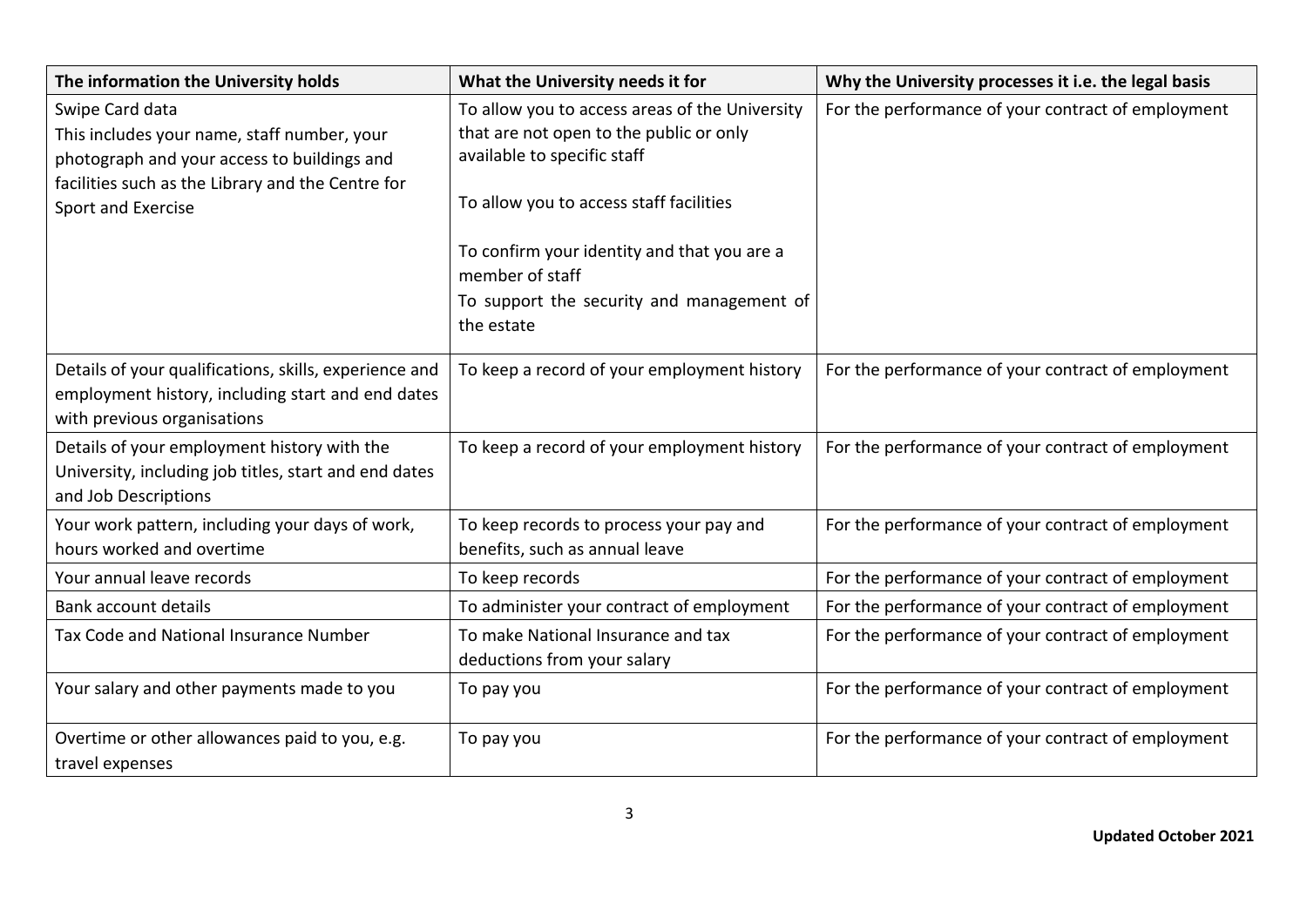| The information the University holds                                                                                                                                                        | What the University needs it for                                                                                                             | Why the University processes it i.e. the legal basis |
|---------------------------------------------------------------------------------------------------------------------------------------------------------------------------------------------|----------------------------------------------------------------------------------------------------------------------------------------------|------------------------------------------------------|
| Your date of birth and age                                                                                                                                                                  | To determine pension eligibility                                                                                                             | For the performance of your contract of employment   |
| Details of your pension scheme membership                                                                                                                                                   | To comply with pension auto-enrolment<br>legislation                                                                                         | To comply with legal obligations                     |
| Details of your current and past pensionable salary<br>and pension contributions, including any<br><b>Additional Voluntary Contributions</b>                                                | To administer your pension scheme<br>membership                                                                                              | For the performance of your contract of employment   |
| Qualifications and Professional Memberships<br>Applies only to roles where specific qualifications<br>and memberships are a condition of continuing<br>employment                           | To ensure you continue to hold the necessary<br>certification, qualification or professional<br>memberships                                  | For the performance of your contract of employment   |
| Copy of your Driving Licence or any other driving<br>qualification required<br>Applies only where driving at/for work and/or a specific<br>license/qualification is necessary for your role | To ensure you hold the licence(s) necessary to<br>drive<br>To ensure your health and safety and the<br>safety of others                      | For the performance of your contract of employment   |
| Information relating to your location when you<br>drive a University vehicle fitted with vehicle<br>tracking equipment                                                                      | To ensure the security and safe use of<br>University vehicles<br>To ensure your health and safety and the<br>safety of others                | The University's legitimate interest                 |
| Information relating to your performance at work,<br>including Annual Review (appraisal) documents<br>and training needs                                                                    | To identity objectives and training needs to<br>ensure you are meeting the requirements of<br>the job<br>To support your personal and career | For the performance of your contract of employment   |
|                                                                                                                                                                                             | development aspirations                                                                                                                      |                                                      |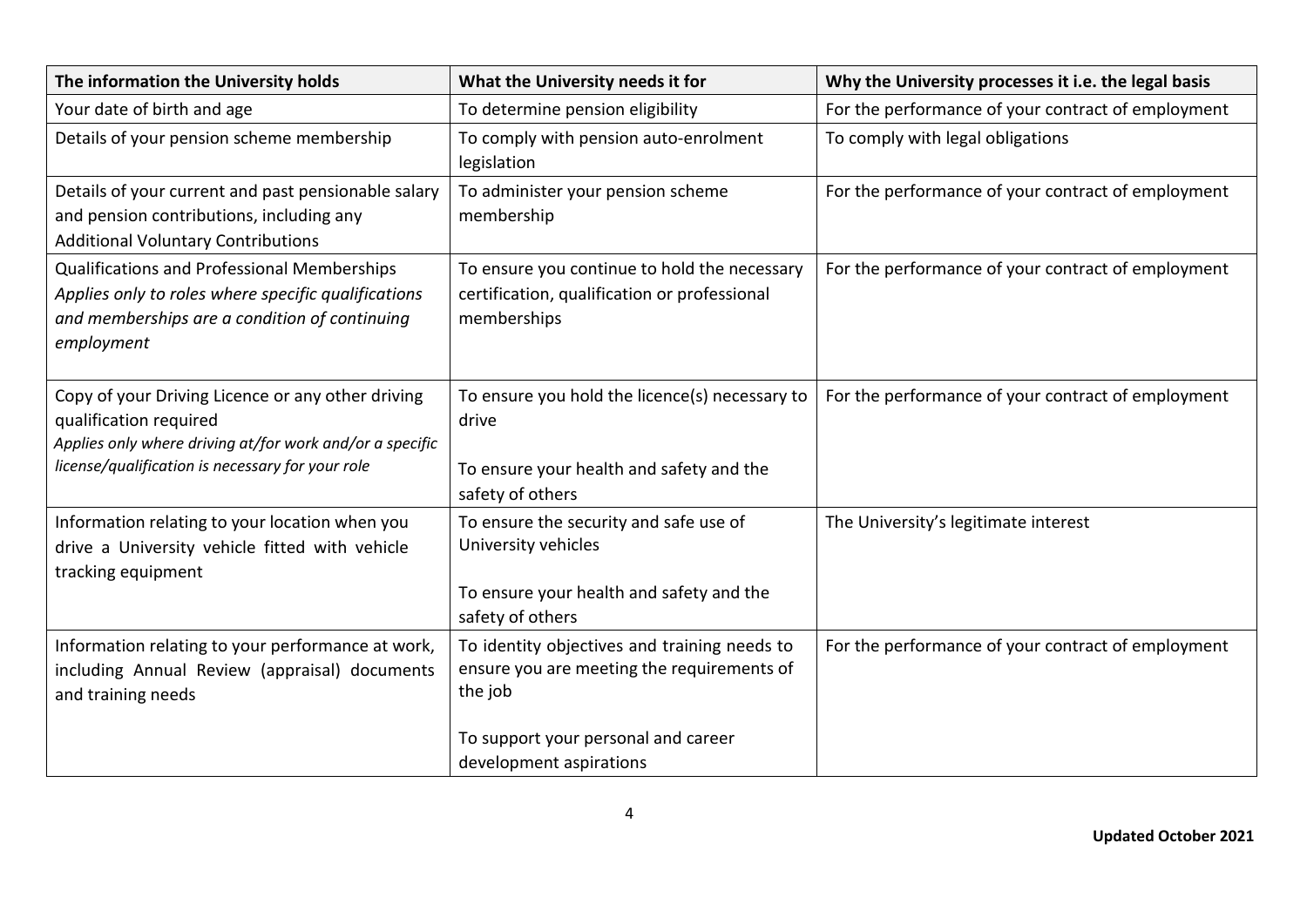| The information the University holds                                                                  | What the University needs it for                                                                                                                                                                                                                   | Why the University processes it i.e. the legal basis |
|-------------------------------------------------------------------------------------------------------|----------------------------------------------------------------------------------------------------------------------------------------------------------------------------------------------------------------------------------------------------|------------------------------------------------------|
| Your training and development records, including<br>pre-training questionnaires, psychometric reports | To ensure you have the appropriate skills,<br>knowledge, qualifications and/or professional<br>registrations required for your role, including<br>those that are required by law<br>To support your personal and career<br>development aspirations | For the performance of your contract of employment   |
| Your University username and your University<br>email address                                         | To allow you to access University systems                                                                                                                                                                                                          | For the performance of your contract of employment   |
| Details of other paid or unpaid leave such as jury<br>service, sabbatical, etc.                       | To keep records<br>To provide you with the leave and pay you are<br>entitled to                                                                                                                                                                    | For the performance of your contract of employment   |
| Information and correspondence related to your<br>probation                                           | To keep records                                                                                                                                                                                                                                    | For the performance of your contract of employment   |
| Information and correspondence relating to any<br>capability and/or disciplinary procedures           | To keep a record of discussions and any formal<br>action taken                                                                                                                                                                                     | For the performance of your contract of employment   |
| Information and correspondence relating to any<br>grievance procedures                                | To keep a record of discussions and outcomes                                                                                                                                                                                                       | For the performance of your contract of employment   |
| Information and correspondence relating to a<br>potential or actual redundancy                        | To keep a record of discussions and outcomes<br>To ensure the process is fair                                                                                                                                                                      | For the performance of your contract of employment   |
| Gender                                                                                                | For equal opportunities monitoring                                                                                                                                                                                                                 | To comply with legal obligations                     |
| Publicity photographs and/or video/digital images                                                     | To promote your work and/or the University                                                                                                                                                                                                         | You gave consent                                     |
| Images of you on our CCTV network                                                                     | To support the security and management of<br>the estate, the work of the University and<br>people                                                                                                                                                  | The University's legitimate interest                 |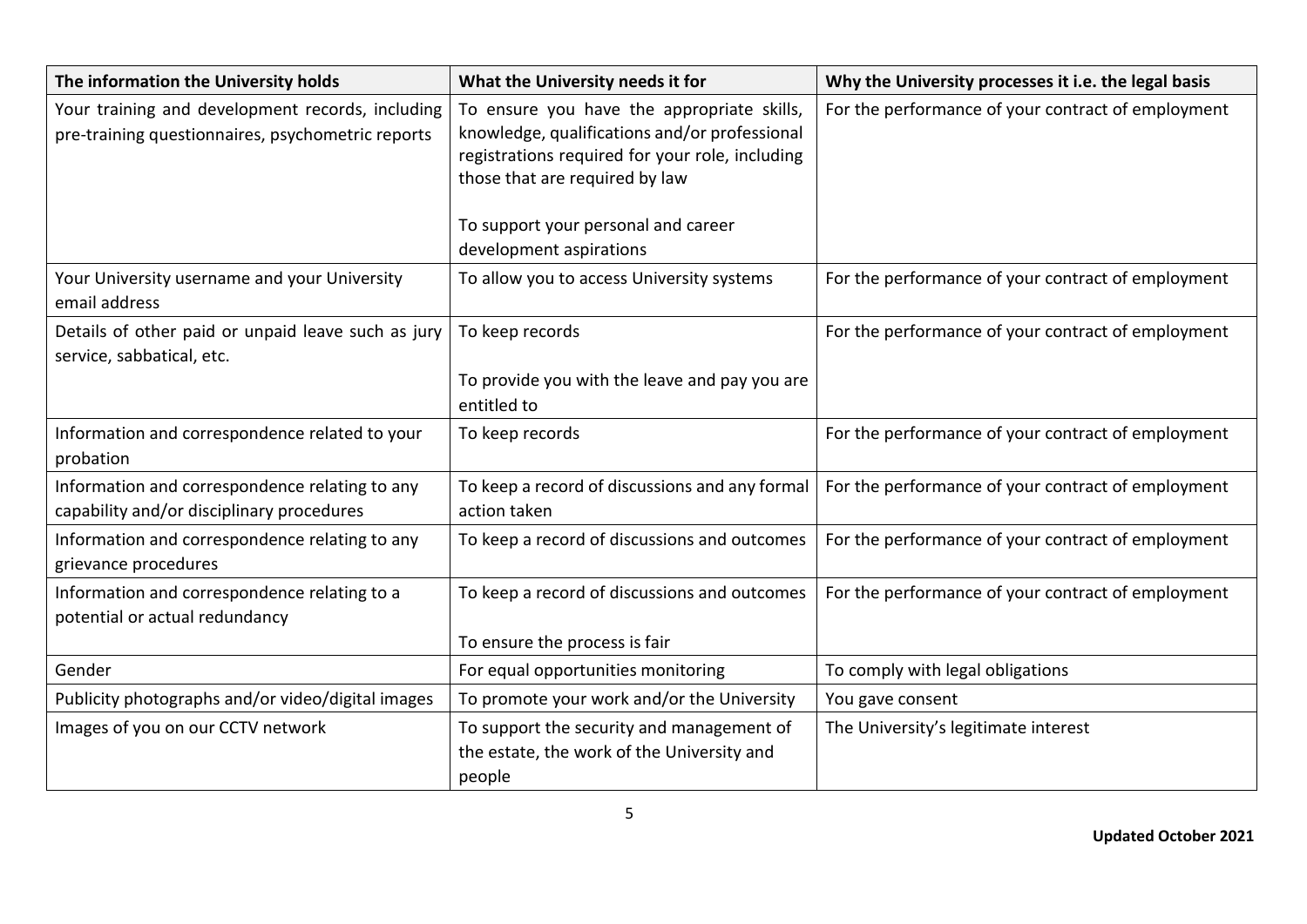| The information the University holds                                                                                                                                                                                                               | What the University needs it for                                                                                                                        | Why the University processes it i.e. the legal basis |
|----------------------------------------------------------------------------------------------------------------------------------------------------------------------------------------------------------------------------------------------------|---------------------------------------------------------------------------------------------------------------------------------------------------------|------------------------------------------------------|
| Academic staff only, for REF purposes Names<br>and staff numbers of current and ex-academic<br>staff employed during the REF 'census period',<br>their role, grade, contracted hours,<br>employment dates at the University and as a<br>researcher | To participate in exercises used to assess the<br>quality of research in UK Higher Educational<br>Institutions, including REF2021 and its<br>successors | The University's legitimate interest                 |
| Correspondence to and from you                                                                                                                                                                                                                     | To keep records                                                                                                                                         | For the performance of your contract of employment   |
| Your last day of employment with the University<br>and your reason for leaving                                                                                                                                                                     | To end your contract of employment<br>To calculate your final salary and benefits                                                                       | For the performance of your contract of employment   |
| Information from your exit interview                                                                                                                                                                                                               | To understand reasons for leaving and to<br>address issues raised                                                                                       | The University's legitimate interest                 |

## **Data marked \* is classed as a "special category" of personal information. Data marked # might disclose a "special category".**

## **The University must have both a legal basis and a specific condition to process "special category" personal information.**

| The information the University holds                                                                           | What the University needs it for                                                   | Why the University processes it i.e. the legal basis                                                                                              |
|----------------------------------------------------------------------------------------------------------------|------------------------------------------------------------------------------------|---------------------------------------------------------------------------------------------------------------------------------------------------|
| Your emergency contact details for your next of<br>kin#                                                        | To allow us to inform your contacts if you<br>take ill or have an accident at work | The University's legitimate interest<br>(Specific condition: You gave explicit consent)                                                           |
| (The University assumes that you have checked<br>with individuals that you may share their contact<br>details) |                                                                                    |                                                                                                                                                   |
| Your marital or civil partnership status#                                                                      | To keep records                                                                    | To comply with legal obligations<br>(Specific condition: To enable the University to carry<br>out its obligations to monitor equal opportunities) |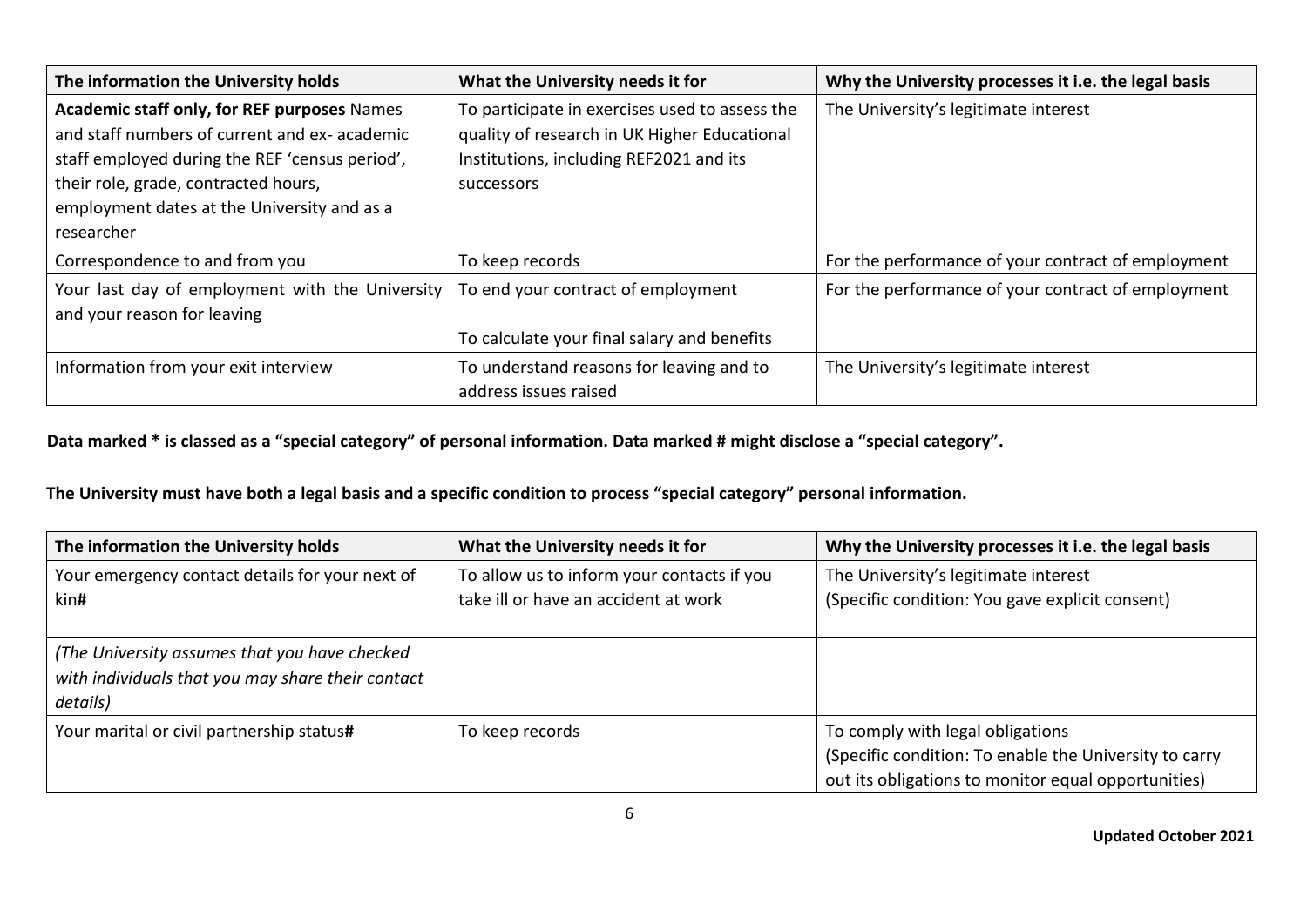| The information the University holds                                                                                                                                          | What the University needs it for                                                                                                                      | Why the University processes it i.e. the legal basis                                                                                                                                                            |
|-------------------------------------------------------------------------------------------------------------------------------------------------------------------------------|-------------------------------------------------------------------------------------------------------------------------------------------------------|-----------------------------------------------------------------------------------------------------------------------------------------------------------------------------------------------------------------|
| Information on relationships (as per the Policy on<br>Disclosure of Intimate Relationships)#                                                                                  | To keep records and address any conflicts of<br>interest                                                                                              | To comply with legal obligations<br>(Specific condition: To enable the University to carry<br>out its legal obligations)                                                                                        |
| Information on your partner/spouse/dependant<br>(international staff)#                                                                                                        | To support the administration of your visa<br>loan/reimbursement application                                                                          | For the performance of your contract of employment<br>(Specific condition: You gave explicit consent)                                                                                                           |
| Criminal convictions and offences (including<br>alleged offences) as detailed in a criminal record                                                                            | To help us employ the right people for certain<br>types of work, for example working with                                                             | For the performance of your contract of employment                                                                                                                                                              |
| check* Applies only to roles where a criminal<br>record check is a condition of employment                                                                                    | children/ protected adults or safeguarding<br>our estate and intellectual property                                                                    | The University's legitimate interest<br>(Specific condition: To enable the University to carry<br>out its legal obligations)                                                                                    |
| Information and correspondence about flexible<br>working applications#                                                                                                        | To keep records                                                                                                                                       | For the performance of your contract of employment<br>(Specific condition: To allow you to make a statutory<br>request)                                                                                         |
| Information and correspondence about maternity<br>leave, adoption/surrogacy leave#, paternity<br>leave#, parental leave#, shared parental leave#,<br>time off for dependants# | To keep records<br>To provide you with the University of<br>Edinburgh and Statutory Leave and/or Pay<br>you are entitled to under the relevant policy | For the performance of your contract of employment<br>(Specific condition: To allow you to make use of a<br>statutory entitlement)                                                                              |
| Details of any salary sacrifice schemes in which<br>you have volunteered to participate i.e. cycle to<br>work, childcare vouchers#                                            | To make the necessary salary sacrifice and<br>payroll arrangements<br>To liaise with scheme administrators                                            | For the performance of your contract of employment<br>(Specific condition: To allow the University to carry out<br>its obligations relating to income tax)                                                      |
| Information about pregnancy*, including risk<br>assessments                                                                                                                   | To take the necessary actions to ensure the<br>health and safety of you and your unborn<br>child                                                      | For the performance of your contract of employment<br>(Specific condition: For the purposes of assessing the<br>working capacity of the pregnant/returning member of<br>staff and to prevent injury or illness) |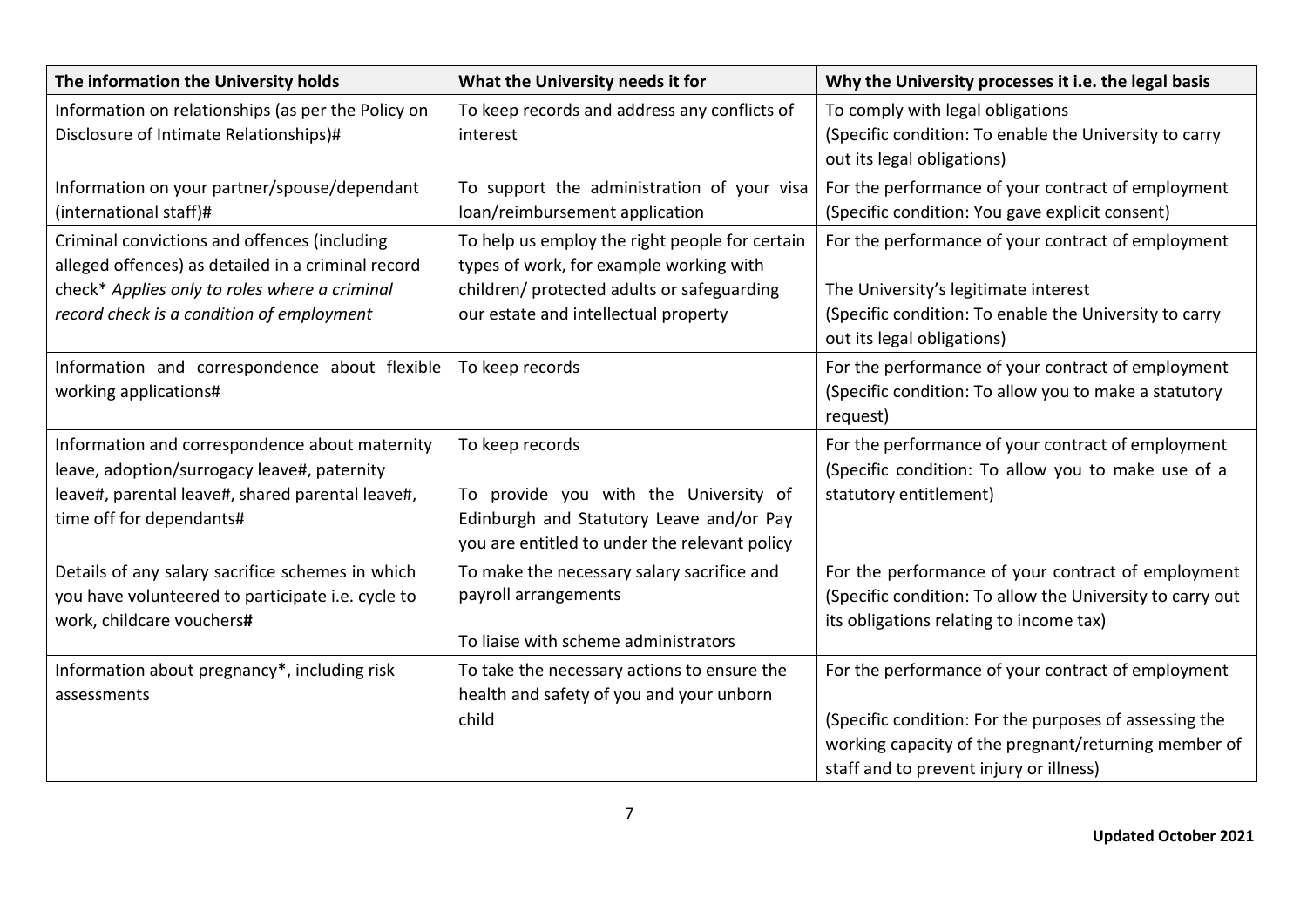| The information the University holds                                                                                                                                        | What the University needs it for                                                                                                                                                                         | Why the University processes it i.e. the legal basis                                                                                                                |
|-----------------------------------------------------------------------------------------------------------------------------------------------------------------------------|----------------------------------------------------------------------------------------------------------------------------------------------------------------------------------------------------------|---------------------------------------------------------------------------------------------------------------------------------------------------------------------|
| Information and correspondence about<br>breastfeeding*                                                                                                                      | To take the necessary actions to ensure the<br>health and safety of you and your<br>breastfeeding child                                                                                                  | To comply with legal obligations<br>(Specific condition: For the purposes of preventing injury<br>or illness)                                                       |
| Details of Sick Leave and Pay, including University<br>of Edinburgh and Statutory Sick Pay*                                                                                 | To keep accurate records<br>To provide you with the University and<br>Statutory Sick Pay you are entitled to<br>Where relevant, to provide to auditors for<br>the European Commission for funding grants | For the performance of your contract of employment<br>(Specific condition: To enable the University to carry<br>out its obligations relating to Statutory Sick Pay) |
| Information about any medical or health conditions<br>you may have*                                                                                                         | To support you at work<br>To manage your attendance, if you are not able<br>to come to work                                                                                                              | For the performance of your contract of employment<br>(Specific condition: To allow the University to assess<br>your working capacity)                              |
| Your disability status*                                                                                                                                                     | To make any reasonable adjustments that are<br>needed to support you at work<br>For equal opportunities monitoring                                                                                       | To comply with legal obligations<br>(Specific condition: To enable the University to carry out<br>its obligations to monitor equal opportunities)                   |
| Information on gender reassignment* and data<br>which has the potential to indicate your race*,<br>ethnic origin*, religion or religious beliefs* or<br>sexual orientation* | For equal opportunities monitoring                                                                                                                                                                       | To comply with legal obligations<br>(Specific condition: To enable the University to carry out<br>its obligations to monitor equal opportunities)                   |
| Trade union subscriptions#<br>Applies only if you choose to pay by salary<br>deductions                                                                                     | To make subscription deductions from your<br>salary and pay these to your trade union                                                                                                                    | You gave consent<br>(Specific condition: You gave explicit consent)                                                                                                 |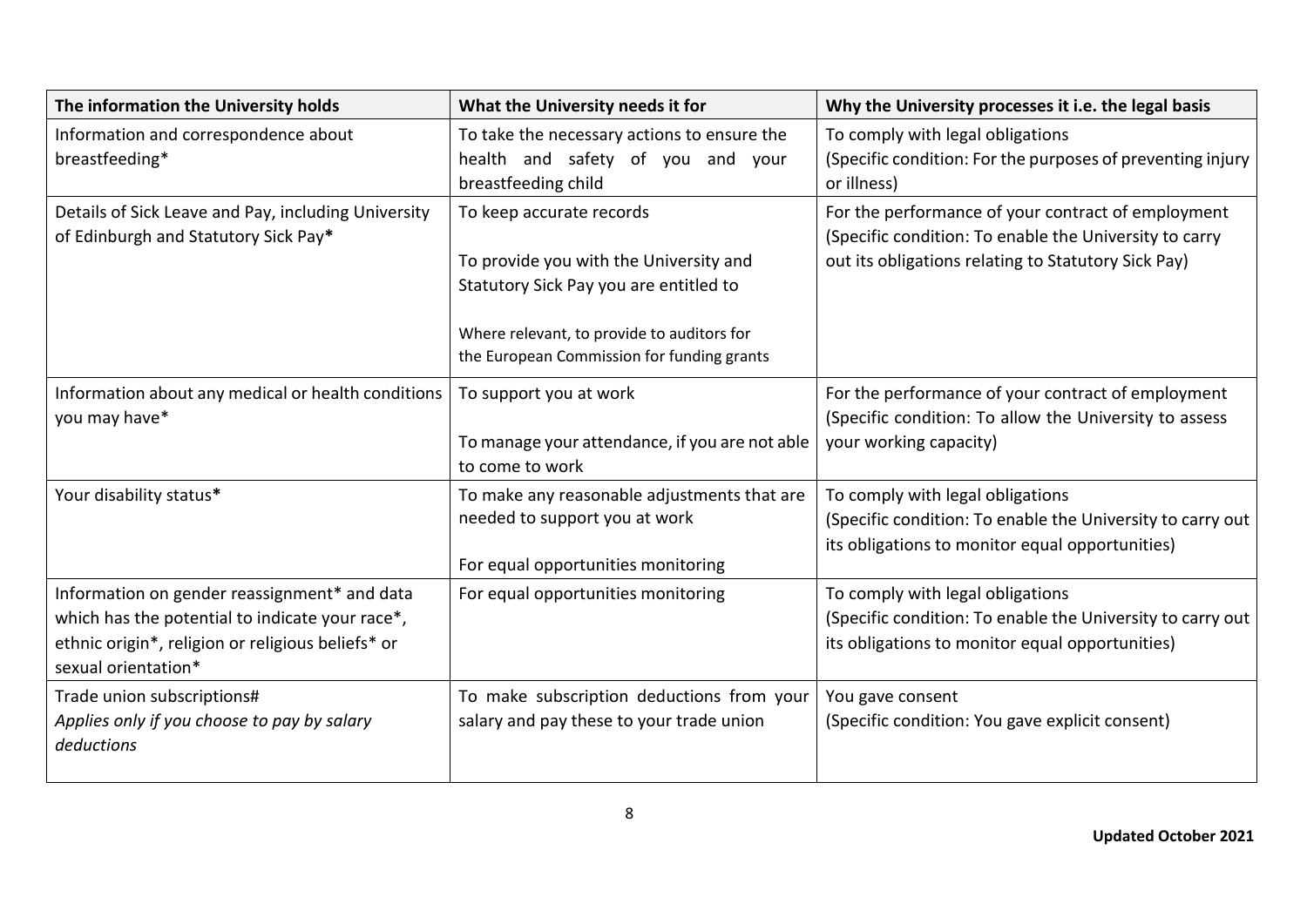| The information the University holds                                 | What the University needs it for                                                | Why the University processes it i.e. the legal basis                                                                                                      |
|----------------------------------------------------------------------|---------------------------------------------------------------------------------|-----------------------------------------------------------------------------------------------------------------------------------------------------------|
| Details of trade union office holders*                               | To provide facility time in line with legal<br>requirements                     | To comply with legal obligations<br>(Specific condition: Your official<br>trade<br>union<br>responsibilities are commonly known)                          |
| Details of industrial action taken, including strike<br>information* | To make the necessary salary deductions                                         | For the performance of your contract of employment<br>(Specific condition: To enable the University to carry<br>out its rights to make salary deductions) |
| Information held in People & Money                                   | Fully anonymise the data to provide to Innoapps<br>who ensure P & M maintenance | The University's legitimate interest                                                                                                                      |